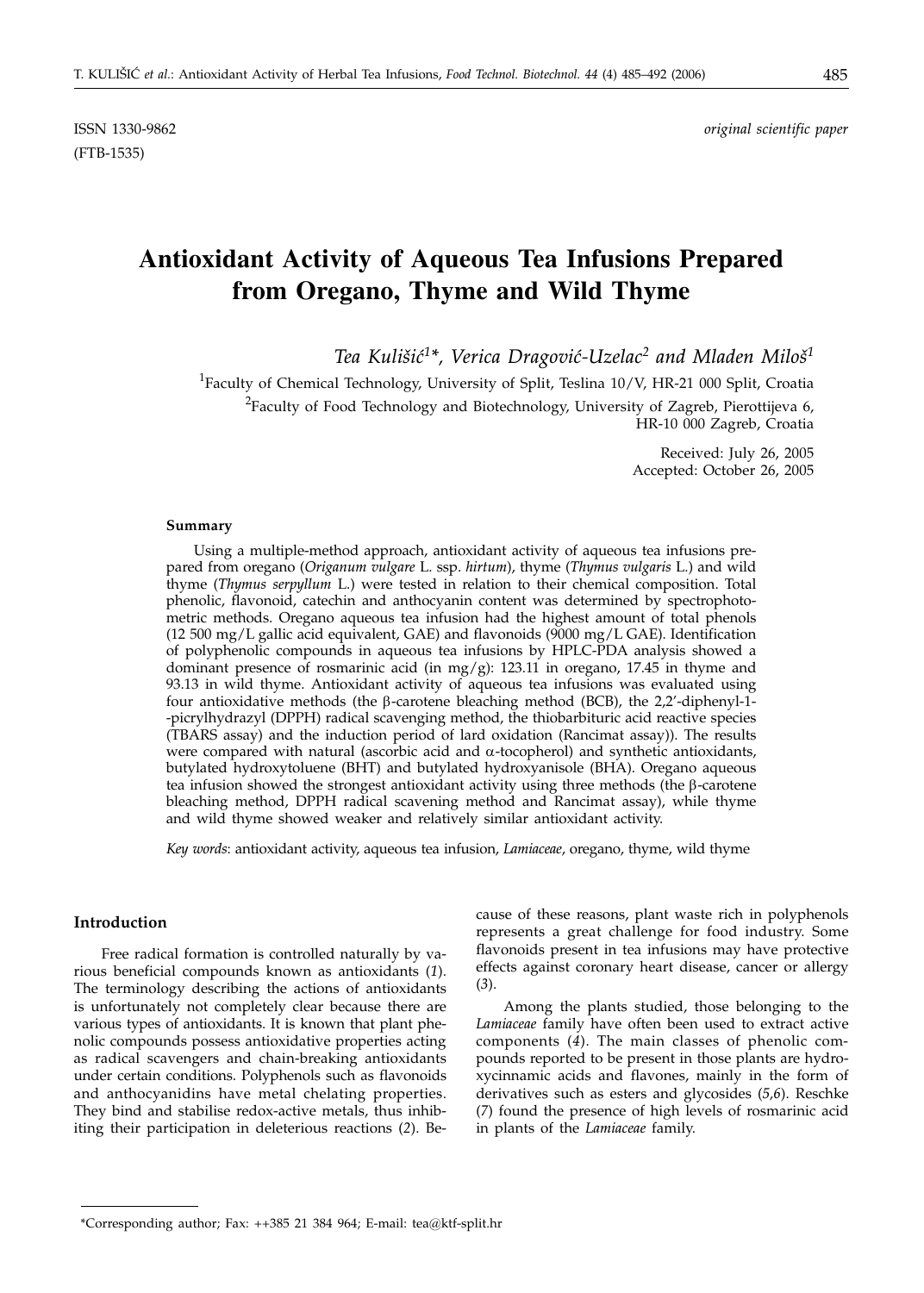Among *Lamiaceae* species, oregano (*Origanum vulgare* L.), thyme (*Thymus vulgaris* L.) and wild thyme (*Thymus serpyllum* L.) have been studied widely for their antioxidant activity, due to the high content of phenolic compounds (*8–10*). Lagouri and Boskou (*11*) reported the presence of five major phenolic compounds with antioxidant activity in the extracts of oregano. These identified compounds were protocatechuic acid and its phenyl glucoside, caffeic acid, rosmarinic acid and a phenolic derivative of rosmarinic acid. Kikuzaki and Nakatani (*12*) identified tocopherol homologues in the dichloroethane extracts of oregano. Cervato *et al*. (*13*) confirmed the antioxidant activity of aqueous and methanolic extracts of oregano. In our previous study (*14*) significant antioxidant activity of compounds present in the essential oil from oregano, especially its phenolic monoterpenes – thymol and carvacrol, was proved. Fecka and Cisowski (*15*) identified rosmarinic acid, salvianolic acid, luteolin-7-*O*-b-glucuronide and luteolin glucoside as the main polyphenolic compounds in thyme and wild thyme.

In the present paper, different methods for evaluation of antioxidant activity of aqueous tea infusions prepared from Greek oregano (*Origanum vulgare* L. *hirtum*), thyme (*Thymus vulgaris* L.) and wild thyme (*Thymus serpyllum* L.) were applied. The antioxidant activity of aqueous tea infusions was related to their chemical composition and compared with the antioxidant activity of natural (ascorbic acid and  $\alpha$ -tocopherol) and synthetic antioxidants (butylated hydroxytoluene (BHT) and butylated hydroxyanisole (BHA)). The content of total phenolics, flavonoids, non-flavonoids, catechins and anthocyanins of aqueous tea infusions was determined using spectrophotometric methods. Identification of polyphenolic compounds from aqueous tea infusions was made by HPLC-PDA analysis.

## **Materials and Methods**

#### *Materials*

Oregano (*Origanum vulgare* L. ssp. *hirtum*), thyme (*Thymus vulgaris* L.) and wild thyme (*Thymus serpyllum* L.) were collected in central Dalmatia (Croatia). The voucher specimens are deposited in the Laboratory of Biochemistry and Food Chemistry, Faculty of Chemical Technology, Split, Croatia.

For preparing tea infusions from oregano, thyme and wild thyme, 15 g of the air-dried herb (flowered tops and stalks) were infused into 150 mL of boiling distilled water for 30 min, filtered through Whatman No. 4 paper and then concentrated under vacuum until dry. The residue obtained was redissolved in water to the final concentration of 60  $g/L$ .

# *Determination of total phenol, flavonoid, catechin and anthocyanin content in aqueous tea infusions from oregano, thyme and wild thyme*

Determination of total phenolic content in aqueous tea infusions from oregano, thyme and wild thyme was carried out according to Amerine and Ough (*16*) and Singleton and Rossi (*17*) using a Folin-Ciocalteau colorimetric method, calibrating against gallic acid as the reference standard and expressing the results as gallic acid

equivalents (GAE). The formaldehyde precipitation was used to determine flavonoid phenolic compounds in aqueous tea infusions (*18*). Formaldehyde reacts with 6' or 8' position on the 5,7-dihydroxy flavonoids forming a methylol derivative that will attach to another 6' or 8' position on another flavonoid and so on. These condensed molecules can be removed by filtration. The residual non-flavonoid phenolic tannin was tested by the Folin-Ciocalteau method. The content of flavonoids was calculated as the difference between total phenolic content and non-flavonoid content in the investigated aqueous tea infusions.

The amount of catechins was determined using the vanillin assay (*16*). In this assay, which is specific one for flavan-3-ols, proanthocyanins and dihydrochalcones, catechin reacted with vanillin and the resulting coloured compound could be quantitatively determined. (+)-Catechin, a monomeric flavan-3-ol, was used as a standard.

The anthocyanin content in aqueous tea infusions from oregano, thyme and wild thyme was determined by bisulphite bleaching method (*19*). Sulphur dioxide additions cause changes in absorbance in the unpolymerized pigments but not in the condensed or polymerized pigments. The molar absorbance value for cyanidin 3,5- -diglucoside was used as a standard value (*20*).

# *HPLC analysis of aqueous tea infusions from oregano, thyme and wild thyme*

The analytical HPLC system employed consisted of a Varian Pro Star System (Palo Alto, CA, USA) equipped with a Pro Star Solvent Delivery Module 230, Injector Rheodyne 7125 and Pro Star 330 UV-VIS-Photodiode Array Detector. Chromatographic separations were performed on a Pinnacle II C-18 column (250 × 4.6 mm i.d.,  $5 \mu m$ ) including Pinnacle C-18 guard column (10  $\times$  4 mm i.d.,  $5 \mu m$ ) (Restek, Bellefonte, USA). Gradient elution was effected using a ternary nonlinear gradient of the solvent mixture methanol/water/acetic acid (10:88:2, by volume) (solvent A), methanol/water/acetic acid (90:8:2, by volume) (solvent B) and methanol (solvent C). The composition of solvent B was increased from 15 to 30 % in 15 min, then increased to 40 % in 3 min, held for 12 min and increased to 100 % in 5 min. The composition of solvent C was increased to 15 % in 2 min, then increased to 30 % in 11 min and returned to initial conditions in the next 2 min. Operating conditions were as follows: flow rate  $0.7$  mL/min, column temperature  $20$  °C, injection volumes  $20 \mu L$  of the standards and sample extracts. The measurements were performed on the UV/ VIS-photo diode array detector with detection at 278 nm.

Detection was performed with UV/VIS-photo diode array detector by scanning from 210 to 360 nm. Identification of separated compounds was carried out by comparing retention times and spectral data with those of authentic standards. Identified phenolic compounds were quantified using the external standard method and quantification was based on the peak area. Calibration curves of the standards were made by diluting stock solutions of standards in 80 % aqueous methanol to yield 5–50 mg/L of *p*-hydroxybenzoic acid, caffeic acid, luteolin and apigenin; 10–150 mg/L of quercetin, eriocitrin and luteolin-7-*O*-glucoside; and 10–100 mg/L of rosmarinic acid.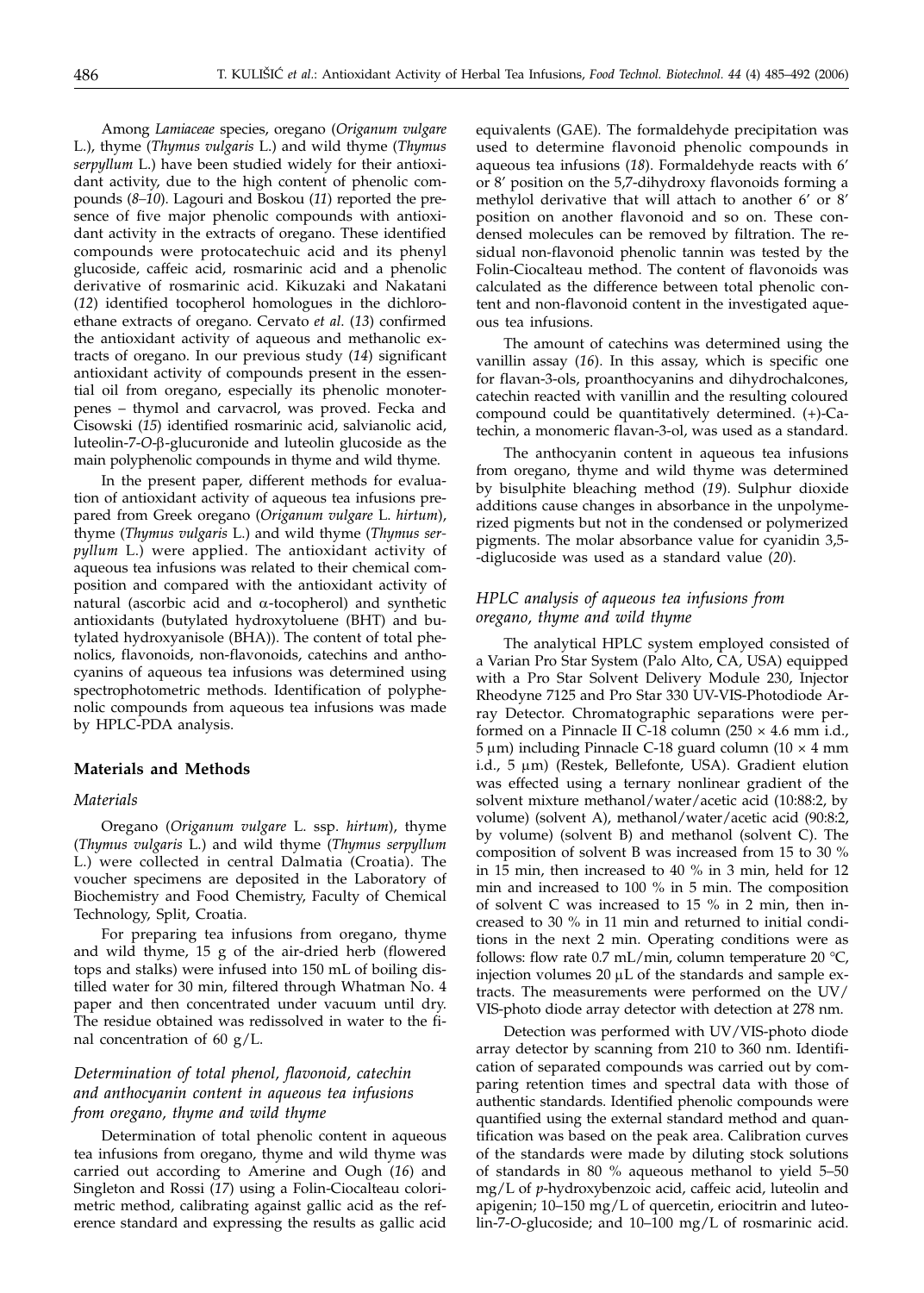Apigenin-7-*O*-glucoside was quantified as apigenin. The samples were prepared and analysed in triplicate. Data are presented as the mean value  $\pm$  standard deviation.

# *Determination of antioxidant activity using the b-carotene bleaching (BCB) method*

Antioxidant activity of aqueous tea infusions from oregano, thyme and wild thyme was determined according to a slightly modified version of the  $\beta$ -carotene bleaching method  $(21)$ .  $\beta$ -carotene  $(0.1 \text{ mg})$  was added to a boiling flask together with linoleic acid (20 mg) and Tween 40 (100 mg), all dissolved in chloroform. After evaporation to dryness, under vacuum at 50 °C using rotary evaporator, oxygenated distilled water (50 mL) was added and the mixture was emulsified for 1 min in the ultrasonic bath to form emulsion A. Two different concentrations (4 and 40  $g/L$ ) of ethanolic stock solution of the samples were prepared, of which  $200 \mu L$  were mixed with 5 mL of emulsion A in open-capped cuvettes. A control, without antioxidant, consisted of 200 mL of ethanol and 5 mL of emulsion A. Emulsion B consisted of 20 mg of linoleic acid, 100 mg of Tween 40 and 50 mL of oxygenated water. The mixture of 200  $\mu$ L of ethanol and 5 mL of emulsion B served as a blank. Readings of all samples were taken immediately (*t*=0) and at 15-minute intervals for 120 min on a Perkin-Elmer Lambda EZ 201 spectrophotometer at 470 nm. The cuvettes were incubated at 50 °C between measurements. All determinations were performed in duplicate. The antioxidant activity coefficient (AAC) was calculated from the data with the formula (*22*):

$$
AAC=[(A_{A(120)}-A_{C(120)})/(A_{C(0)}-A_{C(120)}]\cdot 1000
$$

where  $A_{A(120)}$  is the absorbance of the antioxidant at  $t=120$ min,  $A_{C(120)}$  is the absorbance of the control at  $t=120$  min, and  $A_{C(0)}$  is the absorbance of the control at  $t=0$  min.

# *Determination of antioxidant acivity using 2,2'-diphenyl-1-picrylhydrazyl (DPPH) radical scavenging method*

The antioxidant activity of the aqueous tea infusions from oregano, thyme and wild thyme was measured in terms of hydrogen donating or radical scavenging ability, using the stable radical, DPPH (*23*). A volume of 50  $\mu$ L of aqueous tea infusions of two different concentrations (1.05 and 10.5  $g/L$ ) was placed in a cuvette with 1 mL of 6·10–5 M ethanolic solution of DPPH. Absorbance measurements commenced immediately. The decrease in absorbance at 517 nm was determined by Perkin-Elmer spectrophotometer after 1 h for all tested samples. Ethanol served as a blank. The absorbance of the DPPH radical without an antioxidant, *i.e.* control, was measured daily and special care was taken to minimize the loss of free radical activity of the DPPH stock solution (*24*). All determinations were performed in triplicate. The amount of sample necessary to decrease the absorbance of DPPH  $(IC_{50})$  by 50 % was calculated graphically. Inhibition (in %) was plotted against the sample concentration in the reaction system. The inhibition percentage of the DPPH radical was calculated according to the formula of Yen and Duh (*25*):

Inhibition/%=( $A_{C(0)}-A_{A(t)}/(A_{C(0)})$ ·100

were  $A_{C(0)}$  is the absorbance of the control at  $t=0$  min and  $A_{A(t)}$  is the absorbance of the antioxidant at  $t=1$  h.

# *Determination of antioxidant activity using thiobarbituric acid reactive species (TBARS) assay*

A modified TBARS assay (*26*) was used to measure the potential antioxidant capacity using egg yolk homogenates as lipid rich media. Yolk homogenate (0.5 mL of 10 %, by mass per volume) and 0.1 mL of different concentrations of sample solutions (4.0, 20.0 and 40.0  $g/L$ ), prepared immediately before use, were added to a test tube and made up to 1.0 mL with distilled water. A volume of 0.05 mL of 2,2'-azobis(2-amidinopropane) dihydrochloride solution (0.07 M) in water was added to induce lipid peroxidation. Then 1.5 mL of 20 % acetic acid in 1.1 % (by mass per volume) sodium dodecyl sulphate solution was added and the resulting mixture was vortexed, and then heated at 95 °C for 60 min. After cooling, 5.0 mL of butan-1-ol were added to each tube, then vortexed and centrifuged at  $1200 \times g$  for 10 min. The absorbance of the organic upper layer was measured using a spectrophotometer (Perkin-Elmer Lambda EZ 201, Rome, Italy), set at 532 nm. All the values were based on the percentage of antioxidant index (AI/%):

$$
AI/\%=(1-A_{\rm T}/A_{\rm C})\cdot 100
$$

where  $A_C$  is the absorbance value of the fully oxidized control, and  $A_T$  is the absorbance of the test sample.

#### *Induction period of lard oxidation (Rancimat assay)*

The induction period of lard with and without the addition of antioxidants was determined with the Rancimat model 743 (Metrohm, Switzerland) at 100 °C and the airflow of 20 L/h. A solution of the antioxidant (100  $\mu$ L) was added to the lard (2.5 g), giving a final concentration of 0.16 % (by mass) of antioxidant*.* The lard applied in this method was home made, obtained from the fresh pig's meat.

The antioxidant activity index (AI) was calculated from the measured induction times, according to the following formula by Forster *et al.* (*27*):

AI=Induction time of lard oxidation with antioxidant/ Induction time of lard oxidation without antioxidant

### **Results and Discussion**

# *Identification of total phenols, flavonoids, catechins and anthocyanins in aqueous tea infusions from oregano, thyme and wild thyme*

The results of the determination of total phenolics, flavonoids, non-flavonoids, catechins and anthocyanins from the investigated aqueous tea infusions are presented in Table 1. In oregano aqueous tea infusion, a very high content of total phenols (12 500 mg/L GAE) and flavonoids (9000 mg/L GAE) was determined. Cervato *et al.* (*13*) also demonstrated that the oregano extracts (aqueous and methanol) have very high polyphenol content. Aqueous tea infusions from thyme and wild thyme are less rich source of total phenols (2000 mg/L in thyme, 4000 mg/L in wild thyme) and flavonoids (1500 mg/L in thyme, 3100 mg/L in wild thyme).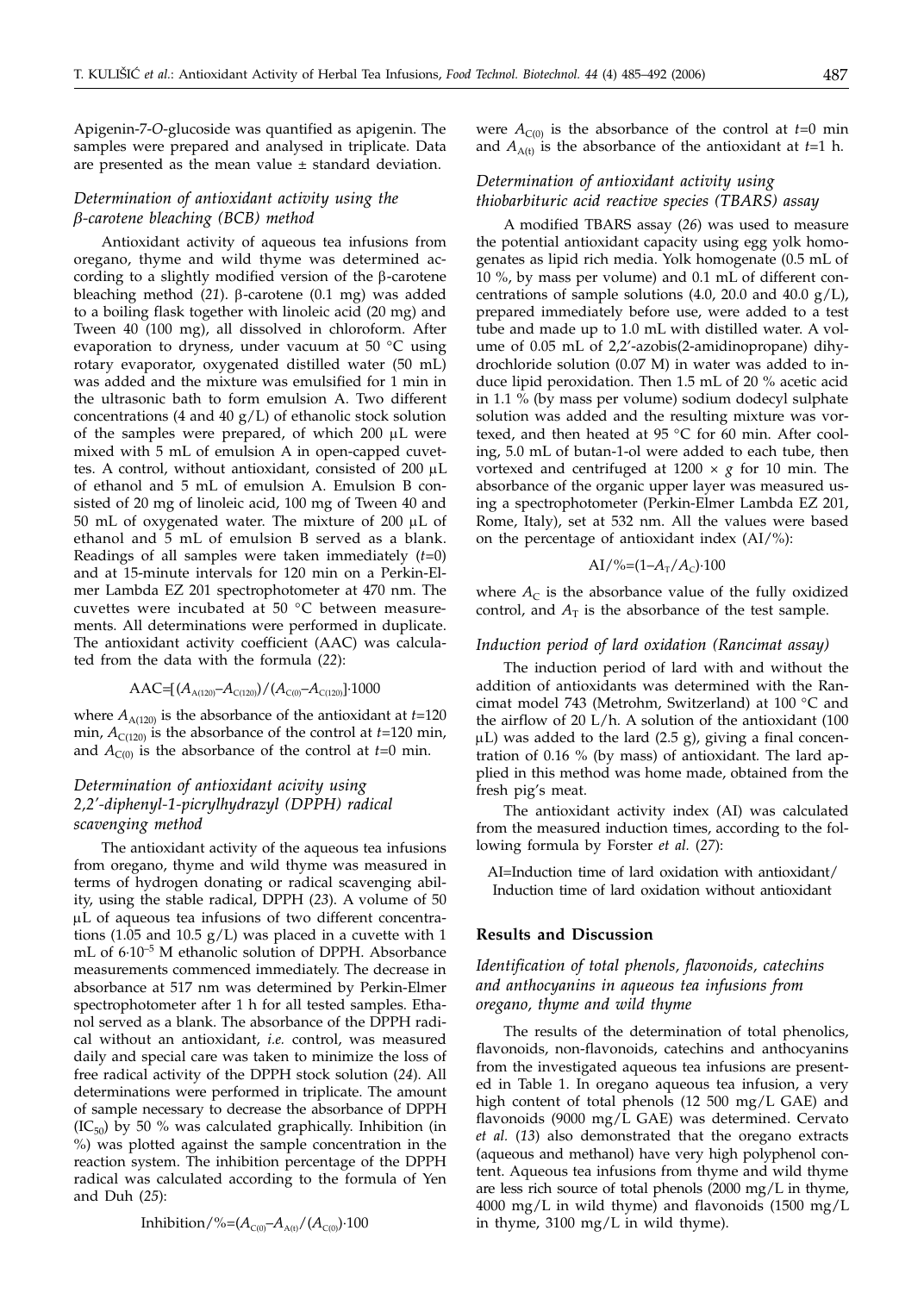Anthocyanins and catechins represent a smaller amount of total polyphenol content in aqueous tea infusions from oregano (2600 mg/L anthocyanins, 50 mg/L catechins), thyme (400 mg/L anthocyanins, 70 mg/L catechins) and wild thyme (1310 mg/L anthocyanins, 36  $mg/L$  catechins)<sup>1</sup>.

# *HPLC analysis of aqueous tea infusions from oregano, thyme and wild thyme*

The results of HPLC-PDA analysis for aqueous tea infusions from oregano, thyme and wild thyme are presented in Table 2. The chromatogram of HPLC analysis is presented in Fig. 1. As can be observed, rosmarinic acid is a dominant component detected in all aqueous tea infusions (123.22 mg/g=12 % dry mass in oregano, 17.45 mg/g=1.7 % dry mass in thyme, 93.13 mg/g=9.3 % dry mass in wild thyme). These results are in accordance with numerous studies that confirmed plants from *Lamiaceae* as a good source of rosmarinic acid (*11–14*).

Other significant components of the investigated aqueous tea infusions are eriocitrin (17.20 mg/g in oregano, 10.26 mg/g in wild thyme), apigenin-7-*O*-glucoside (5.97 mg/g in oregano) and luteolin-7-*O*-glucoside (3.89 mg/g in oregano, 10.37 mg/g in wild thyme).

Caffeic acid  $(0.02 \text{ mg/g} \text{ in oregano and thyme}, 0.03)$  $mg/g$  in wild thyme), quercetin  $(0.7 \text{ mg/g} \text{ in} \text{ or} \text{egano})$ 0.16 mg/g in thyme, 0.31 mg/g in wild thyme), luteolin  $(0.61 \text{ mg/g in oregano}, 0.41 \text{ mg/g in thyme}, 0.25 \text{ mg/g})$ in wild thyme) and apigenin  $(0.03 \text{ mg/g} \text{ in} \text{ or} \text{egano})$  $0.05 \text{ mg/g}$  in thyme,  $0.44 \text{ mg/g}$  in wild thyme) were detected only in traces.

### *Antioxidant activity of aqueous tea infusions from oregano, thyme and wild thyme*

The use of simplified model systems, which mimic the main features of a given food system, or antioxidant assays for quantifying the antioxidant action can be very helpful in clarifying the action of potential antioxidants (*28–31*). In the present study, four different antioxidative methods were used to examine the activity of aqueous tea infusions from oregano, thyme and wild thyme: the b-carotene bleaching (BCB) method, the DPPH radical scavenging method, the thiobarbituric acid reactive species (TBARS) assay and the induction period of lard oxidation (Rancimat assay).

Table 1. The polyphenol content in aqueous tea infusions (60  $g/L$  concentration) from oregano, thyme and wild thyme

| Herb       | Total phenols        | Flavonoids           | Non-flavonoids       | Catechins | Anthocyanins |
|------------|----------------------|----------------------|----------------------|-----------|--------------|
|            | $\gamma(GAE)/(mg/L)$ | $\gamma(GAE)/(mg/L)$ | $\gamma(GAE)/(mg/L)$ | mg/L      | mg/L         |
| Oregano    | 12500                | 9000                 | 3500                 | 50        | 2600         |
| Thyme      | 2000                 | 1500                 | 500                  | 70        | 400          |
| Wild thyme | 4400                 | 3100                 | 1300                 | 26        | 1300         |

Table 2. Qualitative and quantitative data for aqueous tea infusions from oregano, thyme and wild thyme

| Identified compounds   | $m$ (sample)=1 g |                  |                  |  |  |  |
|------------------------|------------------|------------------|------------------|--|--|--|
|                        | Oregano          | Thyme            | Wild thyme       |  |  |  |
|                        | m/mg             | m/mg             | m/mg             |  |  |  |
| p-hydroxybenzoic acid  | n.d.             | $0.05 \pm 0.01$  | n.d.             |  |  |  |
| Caffeic acid           | $0.02 + 0.01$    | $0.02 \pm 0.00$  | $0.03 \pm 0.00$  |  |  |  |
| Eriocitrin             | $17.20 \pm 0.18$ | $1.96 \pm 0.09$  | $10.26 \pm 0.13$ |  |  |  |
| Rosmarinic acid        | 123.22±10.57     | $17.45 \pm 0.21$ | 93.13±9.85       |  |  |  |
| Luteolin-7-O-glucoside | $3.89 \pm 0.03$  | $1.36 \pm 0.02$  | $10.37 \pm 0.11$ |  |  |  |
| Apigenin-7-O-glucoside | $5.97+0.12$      | $2.37 \pm 0.01$  | $0.62 \pm 0.01$  |  |  |  |
| Ouercetin              | $0.70 \pm 0.01$  | $0.16 \pm 0.00$  | $0.31 \pm 0.00$  |  |  |  |
| Luteolin               | $0.61 \pm 0.01$  | $0.41 \pm 0.01$  | $0.25 \pm 0.00$  |  |  |  |
| Apigenin               | $0.03 \pm 0.00$  | $0.05 \pm 0.00$  | $0.44 \pm 0.01$  |  |  |  |

Values represent average of triplicates  $\pm$  standard deviation n.d.=not detected

 $1$ The same samples were used for the investigation of inhibition of the copper-induced oxidation of human low-density lipoproteins (Kulisic *et al.*: The effects of essential oils and aqueous tea infusions of oregano (*Origanum vulgare* L. ssp. *hirtum*), thyme (*Thymus vulgaris* L.) and wild thyme (*Thymus serpyllum* L.) on the copper-induced oxidation of human low-density lipoproteins; submitted to *Int. J. Food Sci. Nutr*.).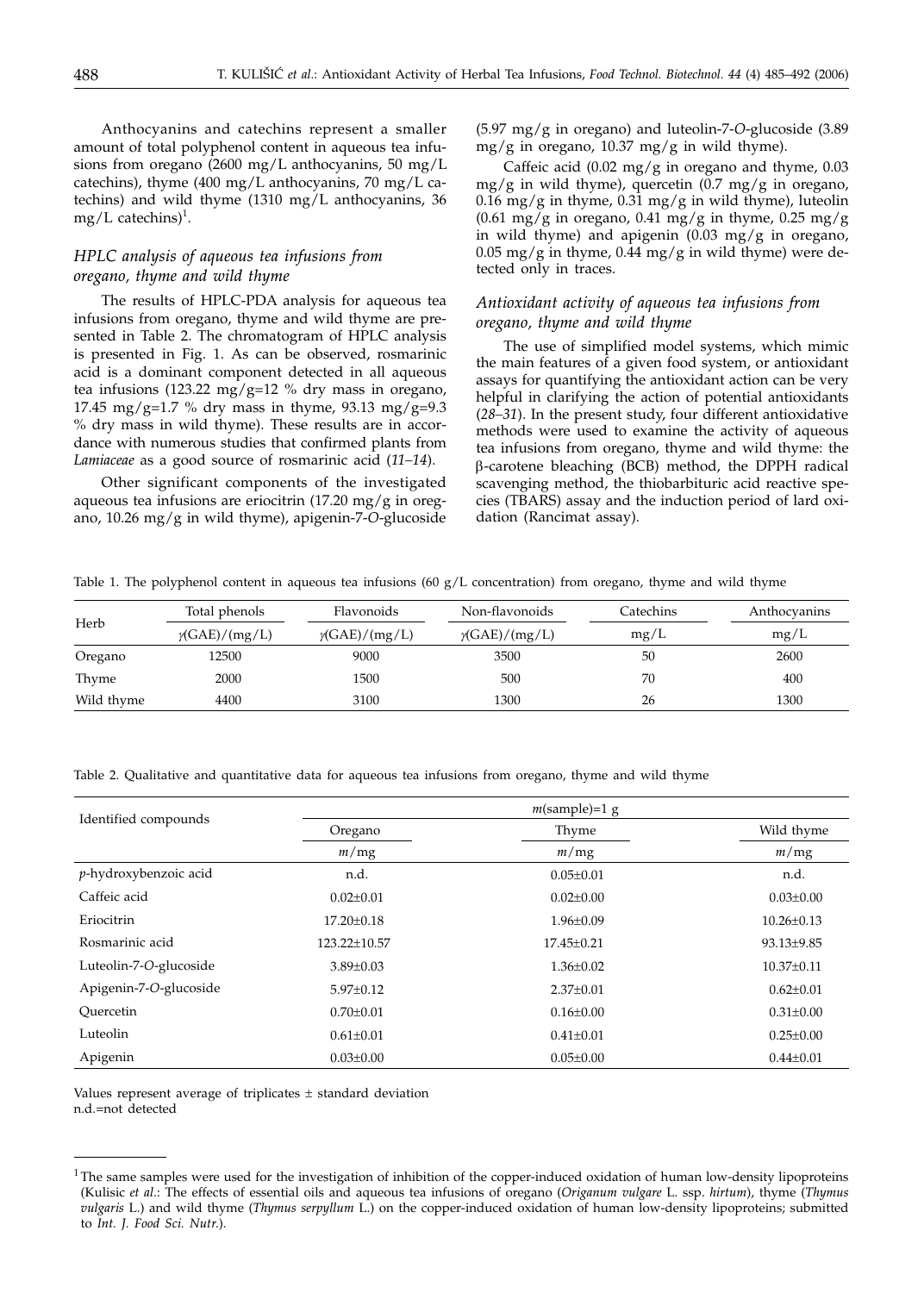

**Fig 1**. HPLC-PDA analyses of aqueous tea infusions from oregano (A), thyme (B), wild thyme (C) with detector responses at 278 nm. Peaks identification: 1, *p*-hydroxybenzoic acid; pc, unidentified procyanidin; 2, caffeic acid; 3, eriocitrin; 4, luteolin-7-*O*-glucoside; 5, apigenin-7-*O*-glucoside; 7, rosmarinic acid; 8, quercetin; 9, luteolin; 10, apigenin \*a.u.=arbitrary units

#### b-carotene bleaching (BCB) method

The BCB method is usually used to evaluate the antioxidant activity of compounds in emulsions, accompanied with the coupled oxidation of  $\beta$ -carotene and linoleic acid. Table 3 shows the antioxidant activity coefficients (AAC) of two different concentrations of the investigated aqueous tea infusions, ascorbic acid,  $\alpha$ -tocopherol, BHT and BHA as determined with  $\beta$ -carotene bleaching method. The AAC values calculated from the formula given in experimental part facilitate comparisons of the relative activity of different antioxidants. The antioxidant activity expressed as AAC values decreased in the order BHA>BHT>a-tocopherol>oregano tea infusion>thyme tea infusion>wild thyme tea infusion. The antioxidant activity of these samples was dose-dependent.

In spite of the fact that ascorbic acid, as polar compound, is a well known antioxidant, its antioxidant activity was not proved by this method. This can be explained by a phenomenon formulated as the »polar paradox«: non-polar antioxidants exhibit stronger antioxidative activities in emulsions because they concentrate at the lipid/air surface, thus ensuring high protection of the emulsion itself (*32–34*). Generally, antioxidative behaviour of compounds in emulsions has not yet been completely explained (*35*).

Von Gadow *et al.* (*36*) reported the antioxidant activity of flavonoids isolated from rooibos tea (*Aspalathus linearis*). However, their results also showed that reference antioxidants like  $\alpha$ -tocopherol, BHT and BHA were better inhibitors of  $\beta$ -carotene bleaching than phenolic acids (caffeic acid and *p*-hydroxybenzoic acid) and flavonoids (quercetin and luteolin). Koleva *et al.* (*34*) reported about high antioxidant activity of rosmarinic acid using BCB method. Its AAC value was even higher than that of BHT.

Aqueous tea infusions from oregano, thyme and wild thyme represent a mixture of different, mainly polar compounds, which complicates the detailed explanation of their antioxidant activity by this method.

#### DPPH radical scavenging method

In contrast to the BCB method, DPPH method is independent of the substrate polarity. This method is based on the reduction of alcoholic DPPH solutions at 517 nm in the presence of an antioxidant that donate hydrogen or electron. Non-radical form DPPH-H is formed (*34,36*). Evaluation of the antioxidant activity of aqueous tea infusions from oregano, thyme and wild thyme was done in comparison with those of ascorbic acid,  $\alpha$ -tocopherol, BHT and BHA (Table 3). Their concentrations needed for 50 % inhibition of DPPH radical were several times lower than those of the investigated aqueous tea infusions. Oregano aqueous tea infusion needed the lowest concentration (0.07  $g/L$ ) to reach 50 % of DPPH inhibition in comparison with thyme  $(0.30 \text{ g/L})$  and wild thyme  $(0.45 \text{ g/L})$  aqueous tea infusions (Table 3). At the same concentration in reacting system  $(0.5 \text{ g/L})$ , the wild thyme aqueous tea infusions reached 91.55 % inhibition of DPPH, while oregano and thyme aqueous tea infusions reached 85.00 and 69.05 % inhibition (Table 3).

Several authors (*34,36*) confirmed high radical scavenging ability of rosmarinic acid, the major constituent of aqueous tea infusions, and its relatively rapid kinetic behaviour with DPPH radical. They also proved high scavenging ability of phenolic acids (caffeic acid, *p*-hydroxybenzoic acid) and flavonoids (apigenin, luteolin, quercetin). However, the chemical diversity of aqueous tea infusions from oregano, thyme and wild thyme in-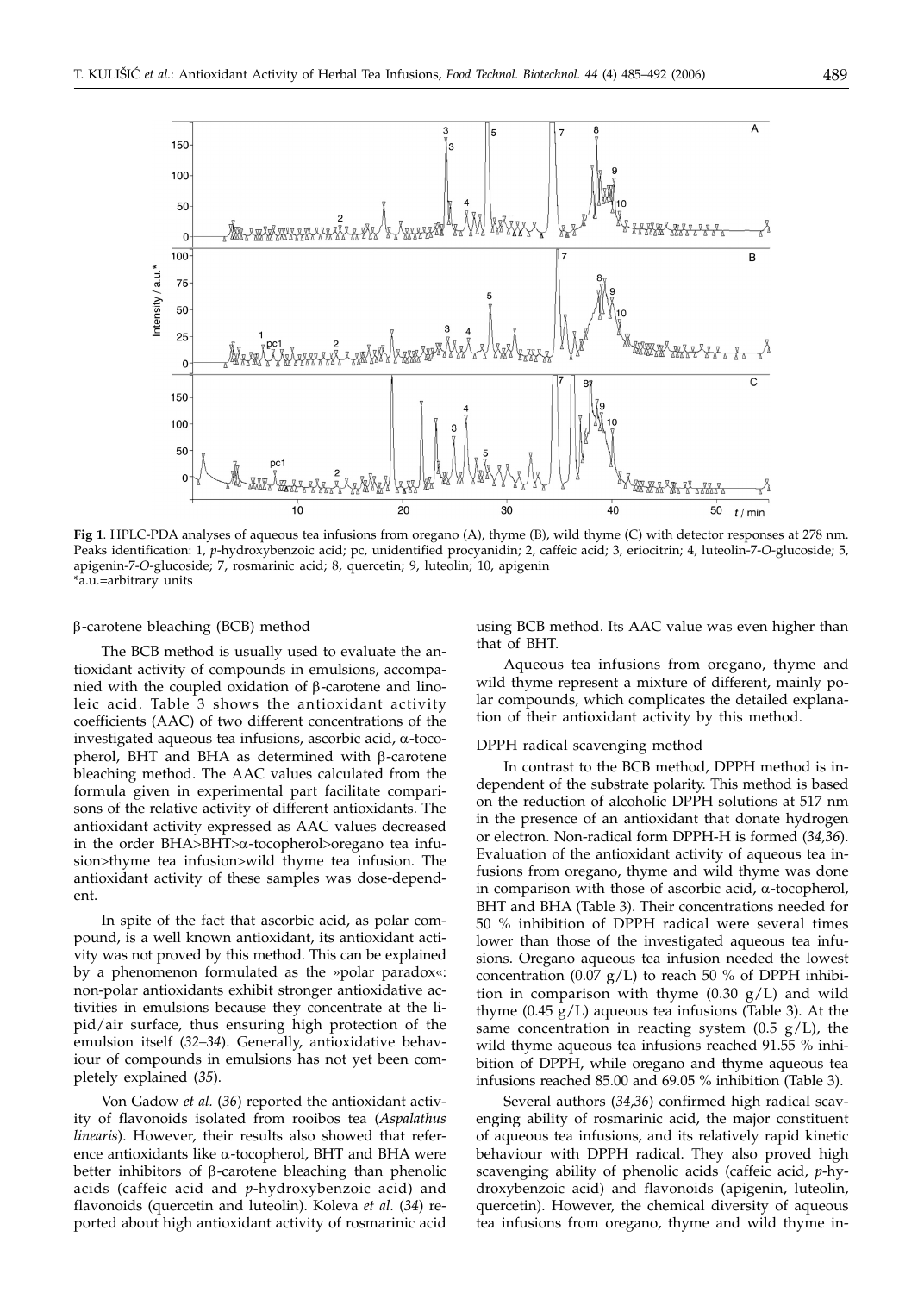|                      | $\beta$ -carotene bleaching |                        | DPPH scavenging test         |                        |                      | <b>TBARS</b>            |                         |                          | Rancimat<br>assay |
|----------------------|-----------------------------|------------------------|------------------------------|------------------------|----------------------|-------------------------|-------------------------|--------------------------|-------------------|
|                      | AAC                         |                        | Inhibition of<br>$DPPH/$ %** |                        |                      | $AI\%$                  |                         |                          |                   |
| Antioxidant          | $0.161$ g/L <sup>*</sup>    | $1.6$ g/L <sup>*</sup> | $0.05$ g/L <sup>*</sup>      | $0.5$ g/L <sup>*</sup> | $IC_{50}$            | 100<br>ppm <sup>*</sup> | 500<br>ppm <sup>*</sup> | 1000<br>ppm <sup>*</sup> | AI                |
| <b>BHT</b>           | 851                         | 1945                   |                              |                        | $1.80 \cdot 10^{-2}$ | 37.50                   | 64.04                   | 68.60                    | 3.79              |
| <b>BHA</b>           | 972                         | 2038                   |                              |                        | $5.40 \cdot 10^{-3}$ | 38.48                   | 78.93                   | 88.76                    | 7.25              |
| $\alpha$ -tocopherol | 741                         | 1671                   |                              |                        | $8.60 \cdot 10^{-3}$ | 72.60                   | 79.49                   | 90.00                    | 6.78              |
| Ascorbic acid        |                             |                        |                              |                        | $4.40 \cdot 10^{-3}$ | 12.50                   | 5.30                    | 2.70                     | 4.31              |
| Oregano infusion     | 558                         | 1462                   | 46.41                        | 85.00                  | 0.07                 |                         | -                       | 13.40                    | 2.67              |
| Thyme infusion       | 373                         | 1124                   | 12.90                        | 69.05                  | 0.30                 |                         | 16.55                   | 31.39                    | 2.10              |
| Wild thyme infusion  | 170                         | 897                    | 15.68                        | 91.55                  | 0.45                 |                         |                         | 10.00                    | 1.90              |

Table 3. Antioxidant activity of aqueous tea infusions from oregano, thyme and wild thyme, BHT, BHA,  $\alpha$ -tocopherol and ascorbic acid determined with  $\beta$ -carotene bleaching method, DPPH method, TBARS assay and Rancimat method

\*Antioxidant concentration in reacting systems

\*\*At these concentrations, kinetic behaviour of BHT, BHA,  $\alpha$ -tocopherol and ascorbic acid is so fast that it immediately reaches 100 % of DPPH inhibition

AAC – the antioxidant activity coefficient calculated (as described in experimental part)

IC<sub>50</sub> – concentration (g/L) for a 50 % inhibition

AI/% – values represent average of triplicates in the presence of 1000 ppm of antioxidants

AI – antioxidant activity index for Rancimat method

cludes the compounds with different abilities to donate hydrogen or an electron. Also, the activity of active substances in aqueous tea infusions is decreased because of the dilution with other components of the infusions. Due to this, it is very difficult to compare the radical scavenging activity between pure compounds and the complex systems like aqueous tea infusions.

### TBARS

Lipid peroxides, derived from polyunsaturated fatty acids, are unstable and decompose to form a complex series of compounds. These include reactive carbonyl compounds. The most abundant among them is malondialdehyde (MDA), one of the secondary lipid peroxidation products. Table 3 shows the antioxidant activity expressed as antioxidant index (AI/%) of aqueous tea infusions from oregano, thyme and wild thyme in comparison with those of BHT, BHA,  $\alpha$ -tocopherol and ascorbic acid. Investigated aqueous tea infusions did not show protective antioxidant activity even at the highest concentration (1000 ppm), while  $\alpha$ -tocopherol and BHA showed high protective antioxidant activity at the lowest concentration. Contrary to  $\alpha$ -tocopherol, ascorbic acid did not prove its antioxidant activity by this method. Low antioxidant activity of ascorbic acid and aqueous tea infusions could be explained by their preparation in water, which could provoke the already mentioned polar paradox (the reacting media in this method is egg yolk water emulsion). Because of polar paradox, water-soluble phenolic compounds from aqueous tea infusions did not show the expected antioxidant activity. In our previous study, high antioxidant activity of liposoluble phenolic compounds from oregano essential oil was proved (*14*).

In spite of its simplicity at first sight, this method could not offer completely explained and logical results, not only because of the polar paradox, but also because of the structural features of the antioxidant as well as chemical complexity of this method (*37*).

#### Rancimat assay

Table 3 gives the induction times and related antioxidant activity index (AI) of lard with and without the addition of antioxidants. The higher induction period of the lard with the antioxidant added, compared to the control (pure lard), the better the antioxidant activity of that compound (*35*). Antioxidant activity as determined with the Rancimat method decreased in the order BHA> a-tocopherol>ascorbic acid>BHT>oregano tea infusion> thyme tea infusion>wild thyme tea infusion. Aqueous tea infusion from oregano, thyme and wild thyme showed antioxidant activity by this method (AI=1.90–2.67), but it is not comparable enough with the activity of natural (ascorbic acid, AI=4.31, and  $\alpha$ -tocopherol, AI=6.78) and synthetic (BHT, AI=3.79 and BHA, AI=7.21) antioxidants. Antioxidant activity of oregano extracts using Rancimat method is reported by Aruoma and Halliwell (*38*) and Aruoma *et al.* (*39*). Contrary to our research, Gordon and Kourimska (*40*) observed that BHA and BHT had no antioxidant activity using Rancimat method, explaining that the activity was low due to their high volatile compounds. Von Gadow *et al*. (*36*) reported good antioxidant activity of polyphenolic compounds from rooibos tea extracts, but their research included pure compounds. Aqueous tea infusions of oregano, thyme and wild thyme include many different polyphenolic compounds and it is very difficult to prove the ability of some compound to act as chain-breaking antioxidant and its reaction with peroxyl radicals.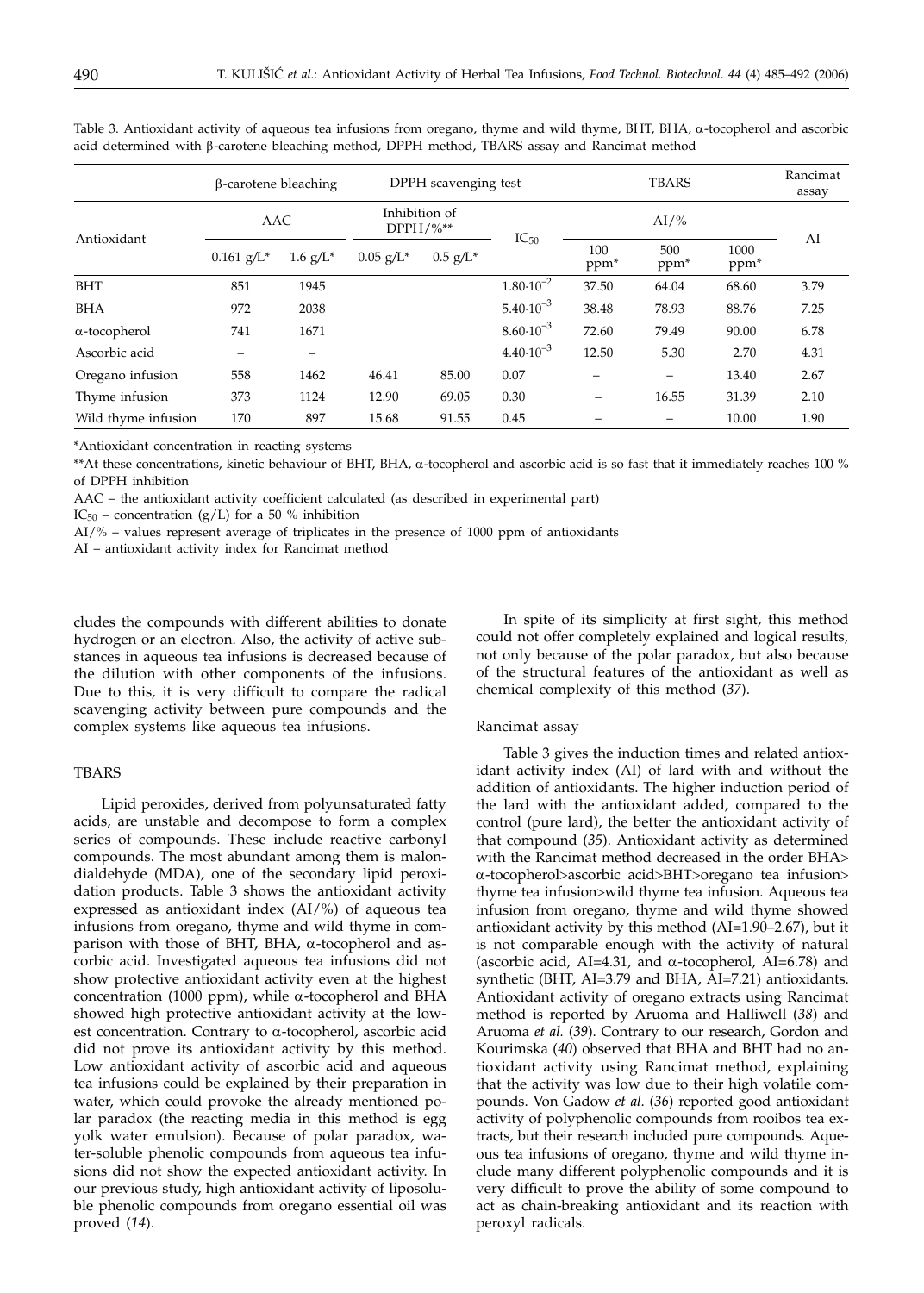### **Conclusions**

Investigated aqueous tea infusions showed antioxidant activity by three used methods (the  $\beta$ -carotene bleaching, DPPH radical scavenging and TBARS). However, the chemical complexity and the dilution of the active substances in the presence of the other, less active or inactive, compounds from aqueous tea infusions make the comparison with the pure compounds (commercial antioxidants) more complicated. Aqueous tea infusions from oregano, thyme and wild thyme represent a good source of the compounds with significant antioxidant activity.

### *Acknowledgements*

We thank Professor Branka Katušin Ražem from Rudjer Boskovic Institute for donated standards. This work was supported by the Ministry of Science, Education and Sport of the Republic of Croatia, Projects 0011-003 and HITRA TP-011701.

### **References**

- *1.* M. Percival, Phytonutrients and detoxification, *Clin. Nutr. Insight, 35* (1997) 1–4.
- *2.* M.L. Andersen, R.K. Lauridsen, L.H. Skibsted: Optimising the Use of Phenolic Compounds in Foods*.* In: *Phytochemical Functional Foods,* I. Johnson, G. Williamson (Eds.), Woodhead Publishing Ltd., Cambridge, UK (2003) 315–340.
- *3.* K. Triantaphyllou, G. Blekas, D. Boskou, Antioxidative properties of water soluble extracts obtained from herbs of the species *Lamiaceae*, *Int. J. Food Sci. Nutr. 52* (2001) 313– 317.
- *4.* V. Lagouri, G. Blekas, M. Tsimidou, S. Kokkini, D. Boskou, Composition and antioxidant activity of essential oils from oregano, *Z. Lebensm. Unters. Forsch. 197* (1993) 20–23.
- *5.* K. Herrmann, Occurence of hydroxybenzoic acids and hydroxycinnamic acids in spices, *Z. Lebensm. Unters. Forsch. 171* (1980) 193–199.
- *6.* R. Hegnauer: *Chemotaxonomie der Pflanzen (Chemotaxonomy of the Plants)*, *Vol. 8*, Basel, Switzerland (1989) 604–608.
- *7.* A. Reschke, Capillary gas chromatographic determination on rosmarinic acid in leafy spices, *Z. Lebensm. Unters. Forsch. 176* (1983) 116–119.
- *8.* S. Vichi, K. Zitterl-Eglseer, M. Jugl, C. Fraz, Determination of the presence of antioxidants deriving from sage and oregano extracts added to animal fat by means of assessment of the radical scavenging capacity by photochemiluminescence analysis, *Nahrung/Food, 45* (2001) 101–104.
- *9.* P. Zandi, L. Ahmadi, Antioxidant effect of plant extracts of *Labiatae* family, *J. Food Sci. Technol. 37* (2000) 436–439.
- *10.* M. Takacsova, A. Pribela, M. Faktorova, Study of the antioxidative effects of thyme, sage, juniper and oregano, *Nahrung/Food, 39* (1995) 241–243.
- *11.* V. Lagouri, D. Boskou, Nutrient antioxidants in oregano, *Int. J. Food Sci. Nutr. 47* (1996) 493–497.
- *12.* H. Kikuzaki, N. Nakatani, Structure of a new antioxidative phenolic acid from oregano (*Origanum vulgare* L.), *J. Agric. Biol. Chem. 53* (1989) 519–524.
- *13.* C. Cervato, M. Carabelli, S. Gervasio, A. Cittera, R. Cazzola, B. Cestaro, Antioxidant properties of oregano (*Origanum vulgare*) leaf extract, *J. Food Biochem. 24* (2000) 453–465.
- *14.* T. Kulisic, A. Radonic, V. Katalinic, M. Milos, Use of different methods for testing antioxidative activity of oregano essential oil, *Food Chem. 85* (2004) 633–640.
- *15.* I. Fecka, W. Cisowski, Determination of polyphenols from *Thymus vulgaris*, *Thymus serpyllum* and *Origanum majorana*, *Proceedings of the 1st Conference on Polyphenols and Health*, Vichy, France (2003) p. 11.
- *16.* M.A. Amerine, C.S. Ough: *Methods for Analysis of Musts and Wines*, John Wiley and Sons, New York, USA (1980) pp. 187–188, 192–194.
- *17.* V.L. Singleton, J.A. Rossi, Colorimetry of total phenolics with phosphomolybdic-phosphotungstic acid reagents, *Am. J. Enol. Vitic. 16* (1965) 144–158.
- *18.* T.E. Kramling, V.L. Singleton, An estimate of the nonflavonoid phenols in wines, *Am. J. Enol. Vitic. 20* (1969) 86–92.
- *19.* P. Riberéau-Gayon, E. Stonestreet, The amount of anthocyanines in red wines, *Bull. Soc. Chem. France, 9* (1965) 2642– 2649.
- *20.* G.K. Niketic-Aleksic, G. Hrazdina, Quantitative analysis of the anthocyanin content in grape juices and wines, *Lebensm. Wiss. Technol. 5* (1972) 163–165.
- *21.* D.E. Pratt: Natural Antioxidants of Soybean and Other Oil- -Seeds. In: *Autooxidation in Food and Biological Systems*, M.G. Simic, M. Karel (Eds.), Plenum Press, New York, USA (1980).
- *22.* J.F. Mallet, C. Cerati, E. Ucciani, J. Gamisana, M. Gruber, Antioxidant activity of fresh pepper (*Capsicum annuum*) cultivares, *Food Chem. 49* (1994) 61–65.
- *23.* W. Brand-Williams, M.E. Cuvelier, C. Berset, Use of free radical method to evaluate antioxidant activity, *Lebensm. Wiss. Technol. 28* (1995) 25–30.
- *24.* M.S. Blois, Antioxidant determinations by the use of a stable free radical, *Nature, 181* (1958) 1199–1200.
- *25.* G.C. Yen, P.D. Duh, Scavenging effect of methanolic extracts of peanut hulls on free-radical and active-oxygen species, *J. Agric. Food Chem. 42* (1994) 629–632.
- *26.* G. Ruberto, M.T. Baratta, Antioxidant activity of selected essential oil components in two lipid model systems, *Food Chem. 69* (2000) 167–174.
- *27.* A. Forster, K. Simon, R. Schmidt, D. Kaltner, What is it about antioxidative characteristic of hops?, *Proceedings of the 28. EBC-Congress*, Budapest, Hungary (2001).
- *28.* A. Demo, C. Petrakis, P. Kefalas, D. Boskou, Nutrient antioxidants in some herbs and Mediterranean plant leaves, *Food Res. Int. 31* (1998) 351–354.
- *29.* J.K.S. Møller, H.L. Madsen, T. Aaltonen, L.H. Skibsted, Dittany (*Origanum dictamnus*) as a source of water-extractable antioxidants, *Food Chem. 64* (1999) 215–219.
- *30.* R.L. Prior, G. Cao, *In vivo* total antioxidant capacity: Comparison of different analytical methods, *Free Radic. Biol. Med. 27* (1999) 1173–1181.
- *31.* E.N. Frankel, A.S. Meyer, The problems of using one dimensional methods to evaluate multifunctional food and biological antioxidants, *J. Sci. Food Agric. 80* (2000) 1925– 1941.
- *32.* W.L. Porter: Paradoxal Behaviour of Antioxidants in Food and Biological Systems. In: *Antioxidants, Chemical, Physiological, Nutritional and Toxicological Aspects*, G.M. Williams (Ed.), Princeton Scientific, Princeton, USA (1993) pp. 93–121.
- *33.* E.N. Frankel, S.W. Huang, E. Prior, R. Aeschbach, Evaluation of antioxidant activity of rosemary extracts, carnosol and carnosic acid in bulk vegetable oils and fish oil and their emulsions, *J. Sci. Food Agric. 72* (1994) 201–208.
- *34.* I. Koleva, H.A.G. Niederländer, T.A. van Beek, An on-line HPLC method for detection of radical scavenging compounds in complex mixtures, *Anal. Chem. 72* (2000) 2323– 2328.
- *35.* K. Schwarz, S.W. Huang, B.J. German, B. Tiersch, J. Hartmann, E.N. Frankel, Activities of antioxidants are affected by colloidal properties of oil-in-water and water-in-oil emulsions and bulk oils, *J. Agric. Food Chem. 48* (2000) 4874–4882.